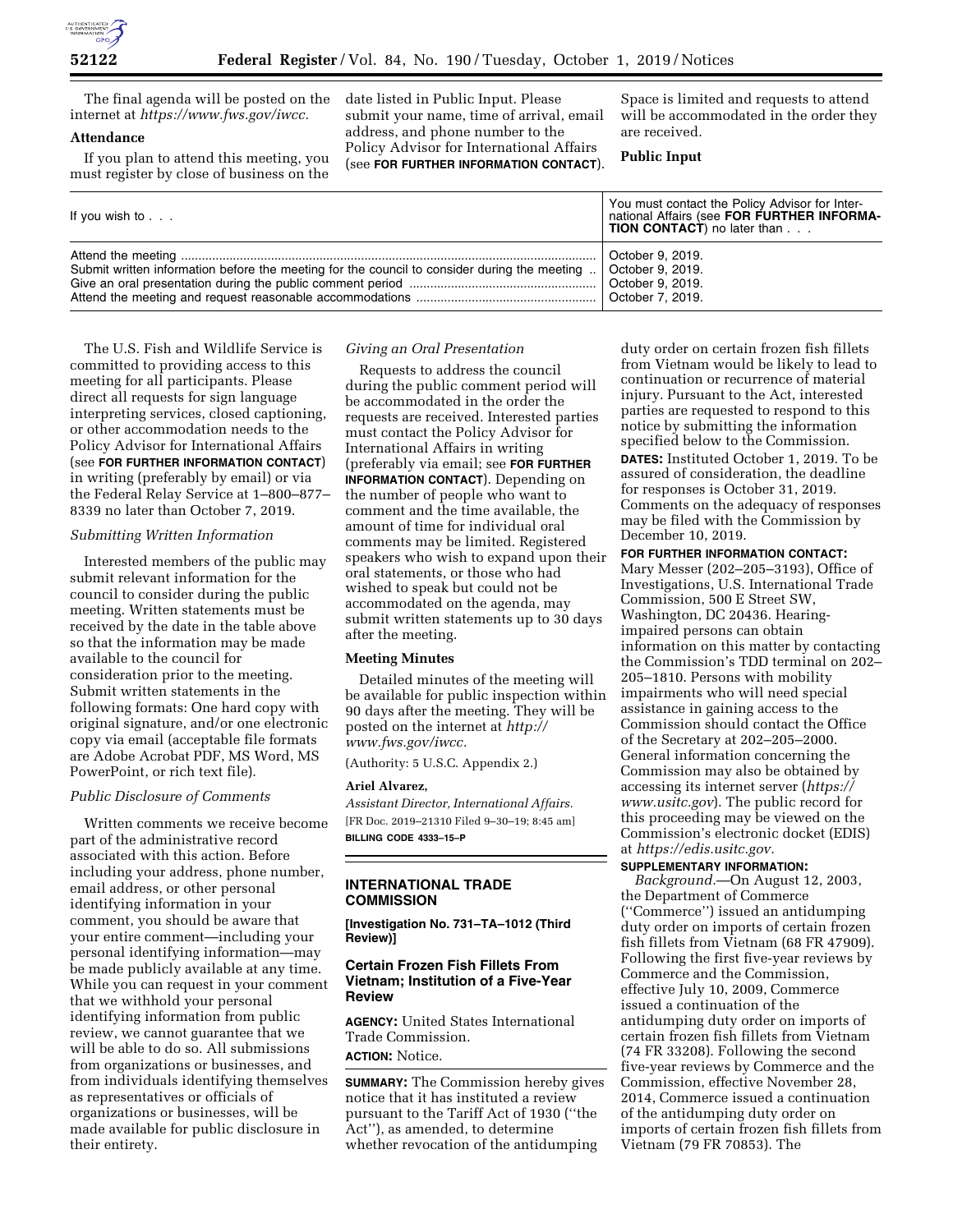Commission is now conducting a third review pursuant to section 751(c) of the Act, as amended (19 U.S.C. 1675(c)), to determine whether revocation of the order would be likely to lead to continuation or recurrence of material injury to the domestic industry within a reasonably foreseeable time. Provisions concerning the conduct of this proceeding may be found in the Commission's Rules of Practice and Procedure at 19 CFR parts 201, subparts A and B and 19 CFR part 207, subparts A and F. The Commission will assess the adequacy of interested party responses to this notice of institution to determine whether to conduct a full review or an expedited review. The Commission's determination in any expedited review will be based on the facts available, which may include information provided in response to this notice.

*Definitions.*—The following definitions apply to this review:

(1) *Subject Merchandise* is the class or kind of merchandise that is within the scope of the five-year review, as defined by the Department of Commerce.

(2) The *Subject Country* in this review is Vietnam.

(3) The *Domestic Like Product* is the domestically produced product or products which are like, or in the absence of like, most similar in characteristics and uses with, the *Subject Merchandise.* In its original determination, its full first five-year review determination, and its expedited second five-year review determination, the Commission defined the *Domestic Like Product* as frozen catfish fillets, whether plain, breaded, or marinated.

(4) The *Domestic Industry* is the U.S. producers as a whole of the *Domestic Like Product,* or those producers whose collective output of the *Domestic Like Product* constitutes a major proportion of the total domestic production of the product. In its original determination, its full first five-year review determination, and its expedited second five-year review determination, the Commission defined the *Domestic Industry* as processing operations producing frozen catfish fillets (whether plain, breaded, or marinated), not including catfish farming operations.

(5) An *Importer* is any person or firm engaged, either directly or through a parent company or subsidiary, in importing the *Subject Merchandise* into the United States from a foreign manufacturer or through its selling agent.

*Participation in the proceeding and public service list.*—Persons, including industrial users of the *Subject Merchandise* and, if the merchandise is

sold at the retail level, representative consumer organizations, wishing to participate in the proceeding as parties must file an entry of appearance with the Secretary to the Commission, as provided in section 201.11(b)(4) of the Commission's rules, no later than 21 days after publication of this notice in the **Federal Register**. The Secretary will maintain a public service list containing the names and addresses of all persons, or their representatives, who are parties to the proceeding.

Former Commission employees who are seeking to appear in Commission five-year reviews are advised that they may appear in a review even if they participated personally and substantially in the corresponding underlying original investigation or an earlier review of the same underlying investigation. The Commission's designated agency ethics official has advised that a five-year review is not the same particular matter as the underlying original investigation, and a five-year review is not the same particular matter as an earlier review of the same underlying investigation for purposes of 18 U.S.C. 207, the post employment statute for Federal employees, and Commission rule 201.15(b) (19 CFR 201.15(b)), 79 FR 3246 (Jan. 17, 2014), 73 FR 24609 (May 5, 2008). Consequently, former employees are not required to seek Commission approval to appear in a review under Commission rule 19 CFR 201.15, even if the corresponding underlying original investigation or an earlier review of the same underlying investigation was pending when they were Commission employees. For further ethics advice on this matter, contact Charles Smith, Office of the General Counsel, at 202– 205–3408.

*Limited disclosure of business proprietary information (BPI) under an administrative protective order (APO) and APO service list.*—Pursuant to section 207.7(a) of the Commission's rules, the Secretary will make BPI submitted in this proceeding available to authorized applicants under the APO issued in the proceeding, provided that the application is made no later than 21 days after publication of this notice in the **Federal Register**. Authorized applicants must represent interested parties, as defined in 19 U.S.C. 1677(9), who are parties to the proceeding. A separate service list will be maintained by the Secretary for those parties authorized to receive BPI under the APO.

*Certification.*—Pursuant to section 207.3 of the Commission's rules, any person submitting information to the Commission in connection with this

proceeding must certify that the information is accurate and complete to the best of the submitter's knowledge. In making the certification, the submitter will acknowledge that information submitted in response to this request for information and throughout this proceeding or other proceeding may be disclosed to and used: (i) By the Commission, its employees and Offices, and contract personnel (a) for developing or maintaining the records of this or a related proceeding, or (b) in internal investigations, audits, reviews, and evaluations relating to the programs, personnel, and operations of the Commission including under 5 U.S.C. Appendix 3; or (ii) by U.S. government employees and contract personnel, solely for cybersecurity purposes. All contract personnel will sign appropriate nondisclosure agreements.

*Written submissions.*—Pursuant to section 207.61 of the Commission's rules, each interested party response to this notice must provide the information specified below. The deadline for filing such responses is October 31, 2019. Pursuant to section 207.62(b) of the Commission's rules, eligible parties (as specified in Commission rule 207.62(b)(1)) may also file comments concerning the adequacy of responses to the notice of institution and whether the Commission should conduct an expedited or full review. The deadline for filing such comments is December 10, 2019. All written submissions must conform with the provisions of section 201.8 of the Commission's rules; any submissions that contain BPI must also conform with the requirements of sections 201.6, 207.3, and 207.7 of the Commission's rules. The Commission's *Handbook on Filing Procedures,*  available on the Commission's website at *https://www.usitc.gov/documents/ handbook*\_*on*\_*filing*\_*procedures.pdf,*  elaborates upon the Commission's procedures with respect to filings. Also, in accordance with sections 201.16(c) and 207.3 of the Commission's rules, each document filed by a party to the proceeding must be served on all other parties to the proceeding (as identified by either the public or APO service list as appropriate), and a certificate of service must accompany the document (if you are not a party to the proceeding you do not need to serve your response).

No response to this request for information is required if a currently valid Office of Management and Budget (''OMB'') number is not displayed; the OMB number is 3117 0016/USITC No. 19–5–441, expiration date June 30, 2020. Public reporting burden for the request is estimated to average 15 hours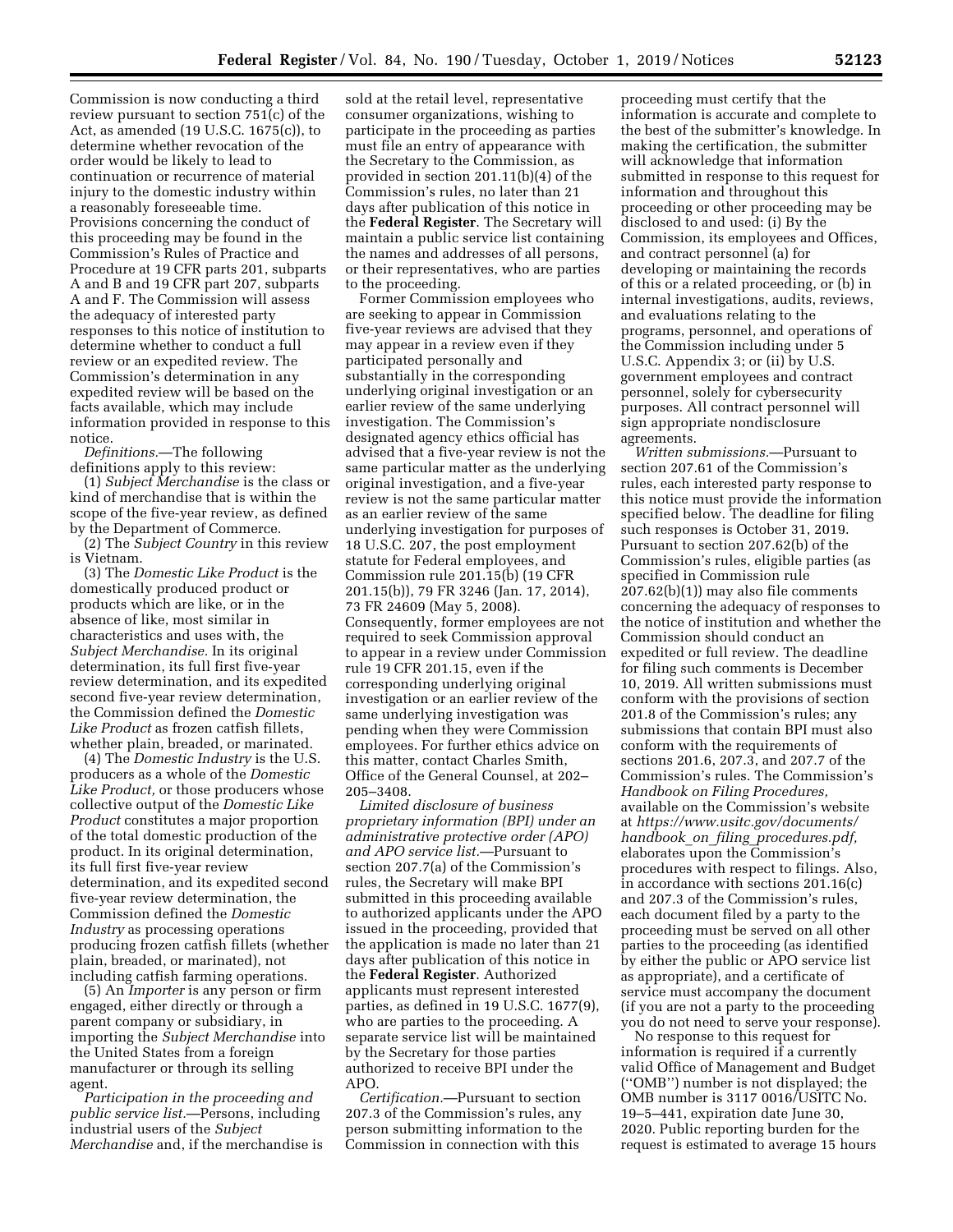per response. Please send comments regarding the accuracy of this burden estimate to the Office of Investigations, U.S. International Trade Commission, 500 E Street SW, Washington, DC 20436.

*Inability to provide requested information.*—Pursuant to section 207.61(c) of the Commission's rules, any interested party that cannot furnish the information requested by this notice in the requested form and manner shall notify the Commission at the earliest possible time, provide a full explanation of why it cannot provide the requested information, and indicate alternative forms in which it can provide equivalent information. If an interested party does not provide this notification (or the Commission finds the explanation provided in the notification inadequate) and fails to provide a complete response to this notice, the Commission may take an adverse inference against the party pursuant to section 776(b) of the Act (19 U.S.C. 1677e(b)) in making its determination in the review.

*Information to be Provided in Response to this Notice of Institution:*  As used below, the term "firm" includes any related firms.

(1) The name and address of your firm or entity (including World Wide Web address) and name, telephone number, fax number, and email address of the certifying official.

(2) A statement indicating whether your firm/entity is an interested party under 19 U.S.C. 1677(9) and if so, how, including whether your firm/entity is a U.S. producer of the *Domestic Like Product,* a U.S. union or worker group, a U.S. importer of the *Subject Merchandi*se, a foreign producer or exporter of the *Subject Merchandise,* a U.S. or foreign trade or business association (a majority of whose members are interested parties under the statute), or another interested party (including an explanation). If you are a union/worker group or trade/business association, identify the firms in which your workers are employed or which are members of your association.

(3) A statement indicating whether your firm/entity is willing to participate in this proceeding by providing information requested by the Commission.

(4) A statement of the likely effects of the revocation of the antidumping duty order on the *Domestic Industry* in general and/or your firm/entity specifically. In your response, please discuss the various factors specified in section 752(a) of the Act (19 U.S.C. 1675a(a)) including the likely volume of subject imports, likely price effects of

subject imports, and likely impact of imports of *Subject Merchandise* on the *Domestic Industry.* 

(5) A list of all known and currently operating U.S. producers of the *Domestic Like Product.* Identify any known related parties and the nature of the relationship as defined in section 771(4)(B) of the Act (19 U.S.C. 1677(4)(B)).

(6) A list of all known and currently operating U.S. importers of the *Subject Merchandise* and producers of the *Subject Merchandise* in the *Subject Country* that currently export or have exported *Subject Merchandise* to the United States or other countries after 2013.

(7) A list of 3–5 leading purchasers in the U.S. market for the *Domestic Like Product* and the *Subject Merchandise*  (including street address, World Wide Web address, and the name, telephone number, fax number, and email address of a responsible official at each firm).

(8) A list of known sources of information on national or regional prices for the *Domestic Like Product* or the *Subject Merchandise* in the U.S. or other markets.

(9) If you are a U.S. producer of the *Domestic Like Product,* provide the following information on your firm's operations on that product during calendar year 2018, except as noted (report quantity data in pounds and value data in U.S. dollars, f.o.b. plant). If you are a union/worker group or trade/business association, provide the information, on an aggregate basis, for the firms in which your workers are employed/which are members of your association.

(a) Production (quantity) and, if known, an estimate of the percentage of total U.S. production of the *Domestic Like Product* accounted for by your firm's(s') production;

(b) Capacity (quantity) of your firm to produce the *Domestic Like Product* (that is, the level of production that your establishment(s) could reasonably have expected to attain during the year, assuming normal operating conditions (using equipment and machinery in place and ready to operate), normal operating levels (hours per week/weeks per year), time for downtime, maintenance, repair, and cleanup, and a typical or representative product mix);

(c) the quantity and value of U.S. commercial shipments of the *Domestic Like Product* produced in your U.S. plant(s);

(d) the quantity and value of U.S. internal consumption/company transfers of the *Domestic Like Product*  produced in your U.S. plant(s); and

(e) the value of (i) net sales, (ii) cost of goods sold (COGS), (iii) gross profit, (iv) selling, general and administrative (SG&A) expenses, and (v) operating income of the *Domestic Like Product*  produced in your U.S. plant(s) (include both U.S. and export commercial sales, internal consumption, and company transfers) for your most recently completed fiscal year (identify the date on which your fiscal year ends).

(10) If you are a U.S. importer or a trade/business association of U.S. importers of the *Subject Merchandise*  from the *Subject Country,* provide the following information on your firm's(s') operations on that product during calendar year 2018 (report quantity data in pounds and value data in U.S. dollars). If you are a trade/business association, provide the information, on an aggregate basis, for the firms which are members of your association.

(a) The quantity and value (landed, duty-paid but not including antidumping duties) of U.S. imports and, if known, an estimate of the percentage of total U.S. imports of *Subject Merchandise* from the *Subject Country* accounted for by your firm's(s') imports;

(b) the quantity and value (f.o.b. U.S. port, including antidumping duties) of U.S. commercial shipments of *Subject Merchandise* imported from the *Subject Country;* and

(c) the quantity and value (f.o.b. U.S. port, including antidumping duties) of U.S. internal consumption/company transfers of *Subject Merchandise*  imported from the *Subject Country.* 

(11) If you are a producer, an exporter, or a trade/business association of producers or exporters of the *Subject Merchandise* in the *Subject Country,*  provide the following information on your firm's(s') operations on that product during calendar year 2018 (report quantity data in pounds and value data in U.S. dollars, landed and duty-paid at the U.S. port but not including antidumping duties). If you are a trade/business association, provide the information, on an aggregate basis, for the firms which are members of your association.

(a) Production (quantity) and, if known, an estimate of the percentage of total production of *Subject Merchandise*  in the *Subject Country* accounted for by your firm's(s') production;

(b) Capacity (quantity) of your firm(s) to produce the *Subject Merchandise* in the *Subject Country* (that is, the level of production that your establishment(s) could reasonably have expected to attain during the year, assuming normal operating conditions (using equipment and machinery in place and ready to